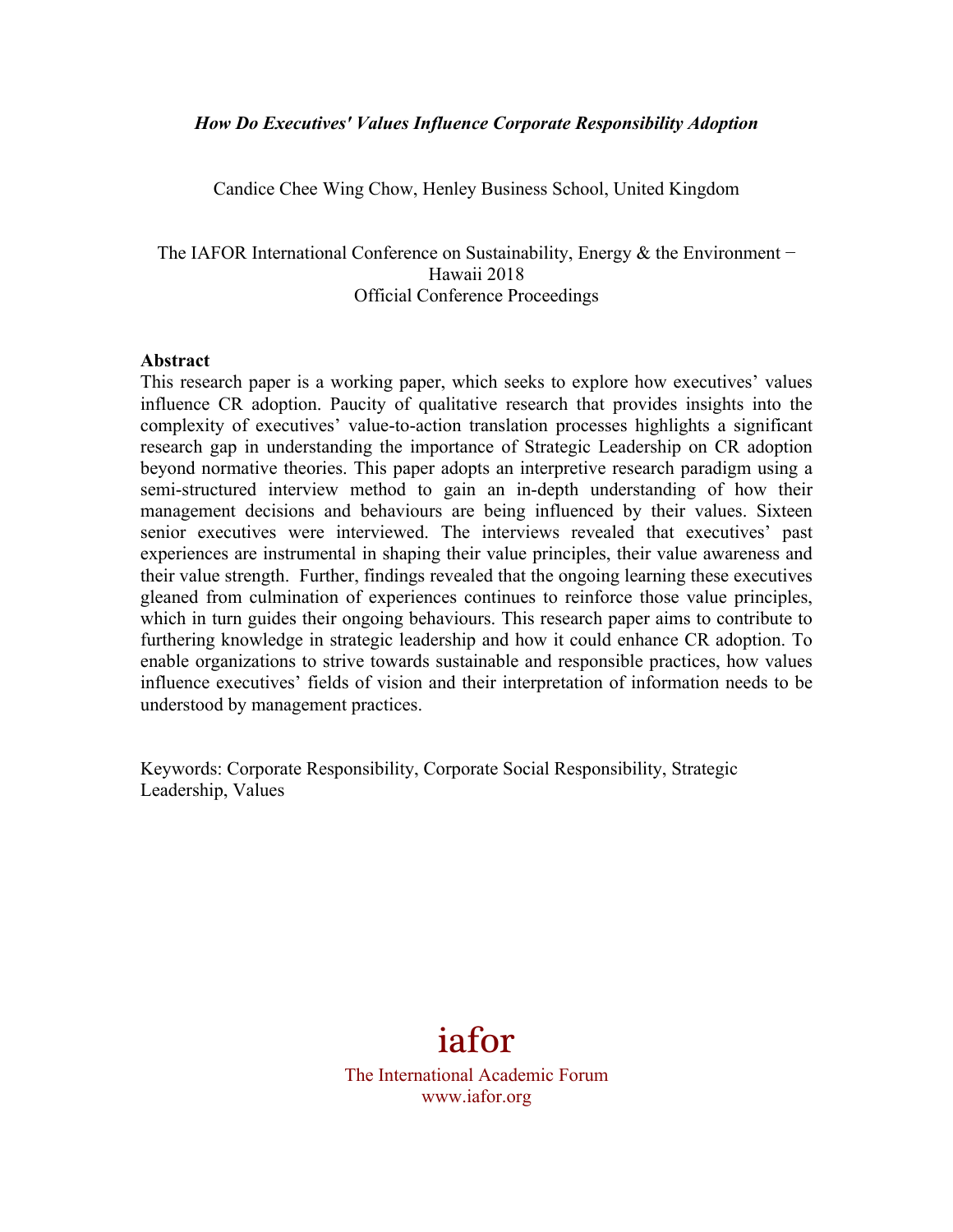### **Introduction**

Corporate responsibility (CR) is the responsibility of a business towards its larger set of stakeholder group to maintain its license to operate. Because the concept of CR is voluntary and discretionary (McWilliams and Siegel, 2001), it is de facto a value-laden concept. However, in mainstream management literature, the values influence on CR adoption from the upper echelon of organizations is largely ignored.

Strategic Leadership theory posits that senior executives are responsible for shaping their organizations' strategic direction (Cannella et al., 2008) . According to Rokeach (1973), values are central to behaviour. Executives' value systems therefore will have significant influence on organisational approaches to CR adoption (Hemingway and Maclagan, 2004; Hemingway, 2005). Not only do their value systems act as perceptual filters (England, 1967) which influence how the executives scan, interpret information((Phipps, 2012; Nadkarni and Narayanan, 2007) and indirectly trigger CR adoption (Hemingway, 2005; Hemingway and Maclagan, 2004), their moral values are found to reinforce existing organizational values that influence individuals' values (Duarte, 2010; Gini, 1997; Klettner et al., 2014). Further, executives' value priority and the awareness were found to influence the strength of values on behaviour (Verplanken and Holland, 2002). Value priority allows individuals to make trade-offs between competing priorities (England, 1967; Schwartz, 2012), while value awareness allows explicit articulation of one's values and enhances their strengths (Strand, 2011). Hence, the influence of executives' values influence on CR adoption is also contingent upon their own awareness of their value priority and the strength of their personal values.

# **Research method**

Paucity of qualitative research that provide insights into the complexity of value-to-action translation processes (Hemingway, 2005) highlights a significant research gap in understanding the importance of strategic leaders (i.e. executives) (Strand, 2014) on CR adoption beyond normative studies. Many qualitative researchers criticized the inadequacy of positivist studies in understanding the humanness in social science (Lincoln and Guba, 1985). This is because positivist empirical studies tend to focus on the causal relationships between individuals' values and different levels of CR performance or actions. The results were inconclusive findings, falling short of validating the bearings established by normative theories that values are at the centre of what governs our behaviour and actions (Margolis and Walsh, 2003; Margolis and Walsh, 2001). Hemingway (2005 ) and Crane (2000) criticized the dominance of quantitative methodologies with a positivist orientation. This predominance of positivist research methods to study values in management, denies the possibility of values as socially constructed and ignores the importance of humans as the potential "free agents" at the nexus of organizational strategies and strategic decisions. This highlights current research gaps, whereby the adoption of different research approaches could yield different insights into how values influence responsible practice.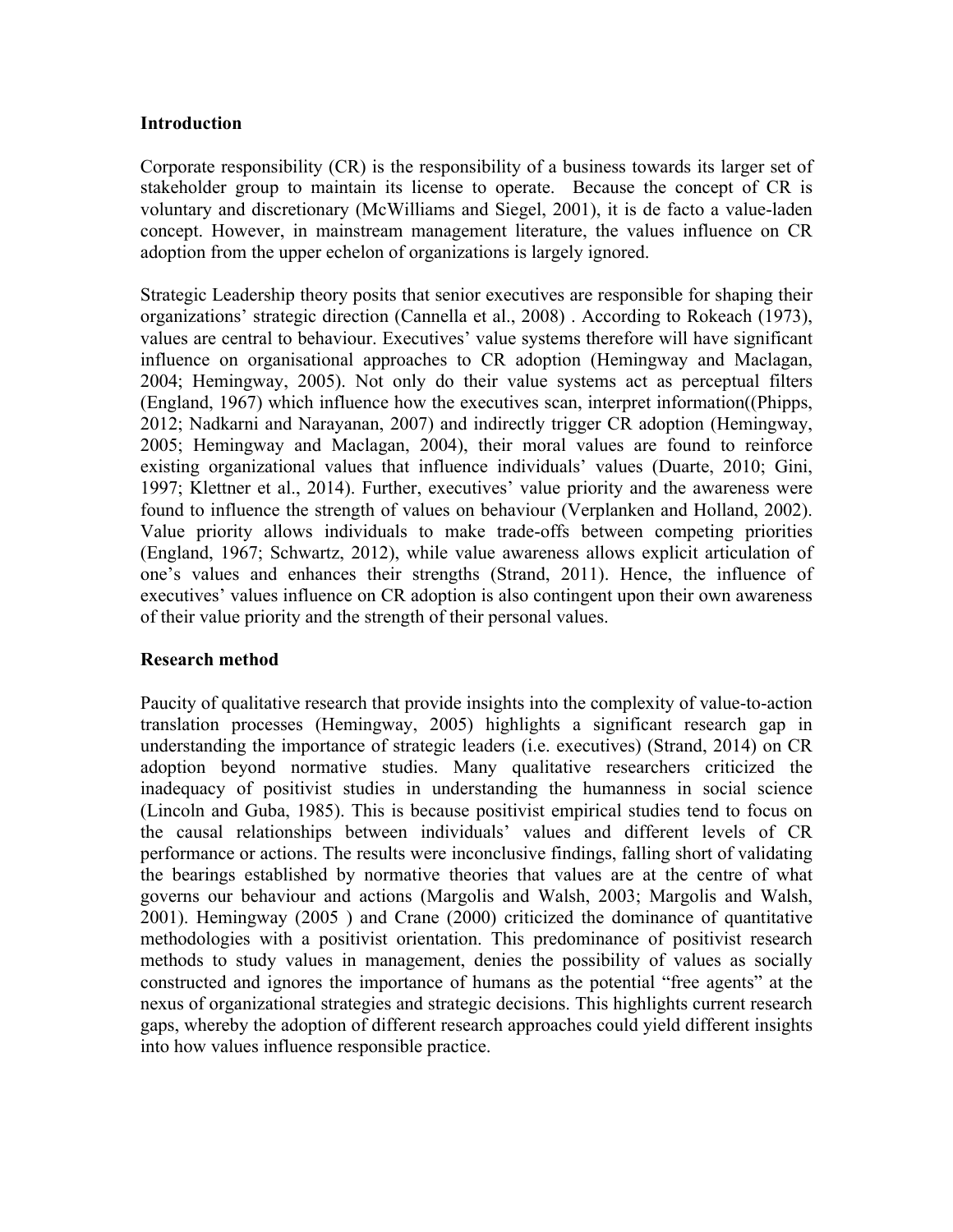Values are not directly observable (Chin et al., 2013), however they can be brought to awareness through discursive consciousness (Giddens, 1984). Hence, this research inquiry adopts an interpretive research paradigm, using interview methods to enable in depth exploration of meanings behind actions.

This research inquiry is currently a work in progress, targeting twenty executive interviews of which sixteen have been completed. The interview data was analyzed based on the following four main topics:

- Executives' life experience and defining moments
- Influence of life experience on executives' values and beliefs
- Executives' attitudes towards CR
- Executives' CR adoption actions and management behaviours

Four main themes emerged from the data analysis: 1) *Triggers*, 2) *Beliefs*, 3) *Context* and 4) *Practice.* A summary of the emergent themes is illustrated in Table 1.0.

| <b>Trigger</b>            | <b>Belief</b>                                                                           | <b>Context</b>                                                                                                                  | <b>Practice</b>    |
|---------------------------|-----------------------------------------------------------------------------------------|---------------------------------------------------------------------------------------------------------------------------------|--------------------|
| Encountered<br>Challenges | Fulfillment<br>Make an Impact<br>$\bullet$<br>Life Priority<br>$\bullet$                | Locus of Control                                                                                                                | Care for Employees |
| <b>Formative Values</b>   | Personal Values<br>Principle-centred<br>$\bullet$<br>Convictions<br>Others<br>$\bullet$ | <b>CR</b> Attitudes<br><b>Biz</b><br>$\bullet$<br>Sustainability<br>Obligations<br>$\bullet$<br><b>CR</b> Outcomes<br>$\bullet$ | <b>Set Culture</b> |
| Personal Growth           | Perspective                                                                             | Worldview<br><b>Financial Health</b><br>$\bullet$<br>Tone at the Top<br>$\bullet$<br>Org. Culture<br>$\bullet$                  | Drive Change       |

# Table 1.0 Emergent Themes

# **Emergent Themes**

# **Triggers**

"*Triggers*" are significant life and professional experiences the executives shared with the researcher. As the executives retold various defining moments in their lives, they reflected on these moments and shared with the researcher how these "triggered" events or culmination of pieces of their lives' snapshots influenced their personal and professional paths, shaping who they are today as an executive.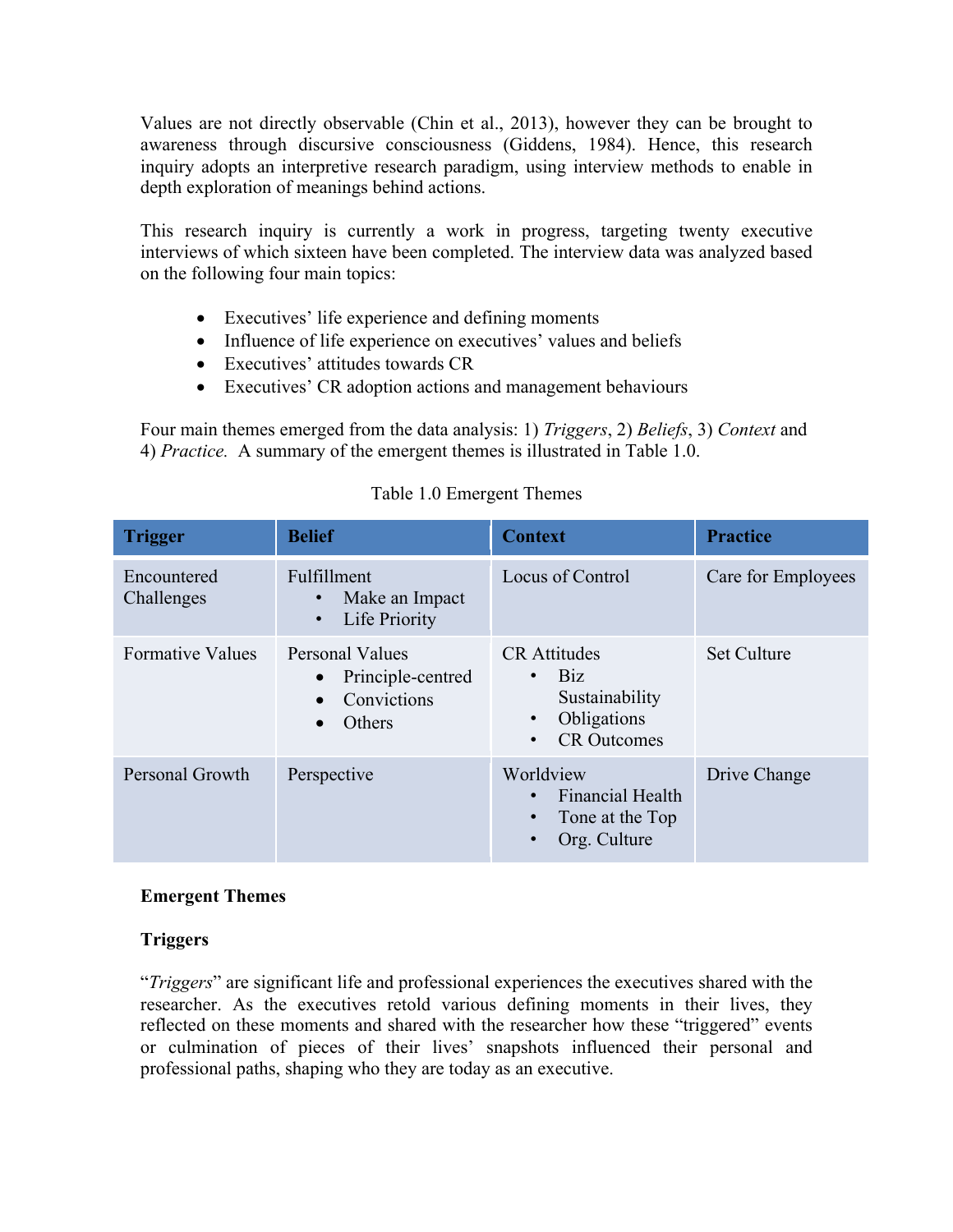There are three subthemes under "*Triggers*". The two subthemes 1)*Encountered Challenges* and 2) *Formative Values*, highlight how these defining moments of experience made an imprint on the executives' self-identity. The third subtheme "*Personal Growth*" reflects executives' introspection on their own development through time, life stages and different exposures to different life experiences.

In one case, the notion of sustainable practice came to this executive rather serendipitously. He was dropping his children off to school and he saw a sign with a red circle and a line across it warning people that the neatly manicured lawn had harmful chemicals. He then thought to himself,

*It was pretty ridiculous in my head that people's lawns were plagued with pesticides that could potentially be dangerous for young kids in areas where young kids were known to be playing, in playgrounds, in school yards and so on. Executive, Commercial Service*

This challenging encounter consequentially spurred a series of actions taken by this executive including lobbying the government for regulatory changes and impacting his business strategy on sustainable practices.

*Formative Values*, which reflect the cultural values an individual was exposed to through their various influences such as family, religion and corporate environment, were found to lay the foundation of values and beliefs for the individual executives. These values are often deemed as acceptable norms in the communities and the companies in which the executives were brought up. Through a series of *Encountered Challenges*, these *Formative Values* were either reinforced or challenged.

This executive, shared with the researcher how his *Formative Values* were formed:

*So I had taken a university course as part of my electives in feminism and so I don't see gender in the workplace. Executive, IT*

The following *Encountered Challenge* reinforced his *Formative Values:*

*This guy proceeded to use the most misogynistic language talking about my manager. I couldn't believe it. I had never seen sexism in the workplace. Executive, IT*

The third sub-theme *Personal Growth* highlights executives' self reflection on their personal development and the meanings implied from various experiences over time.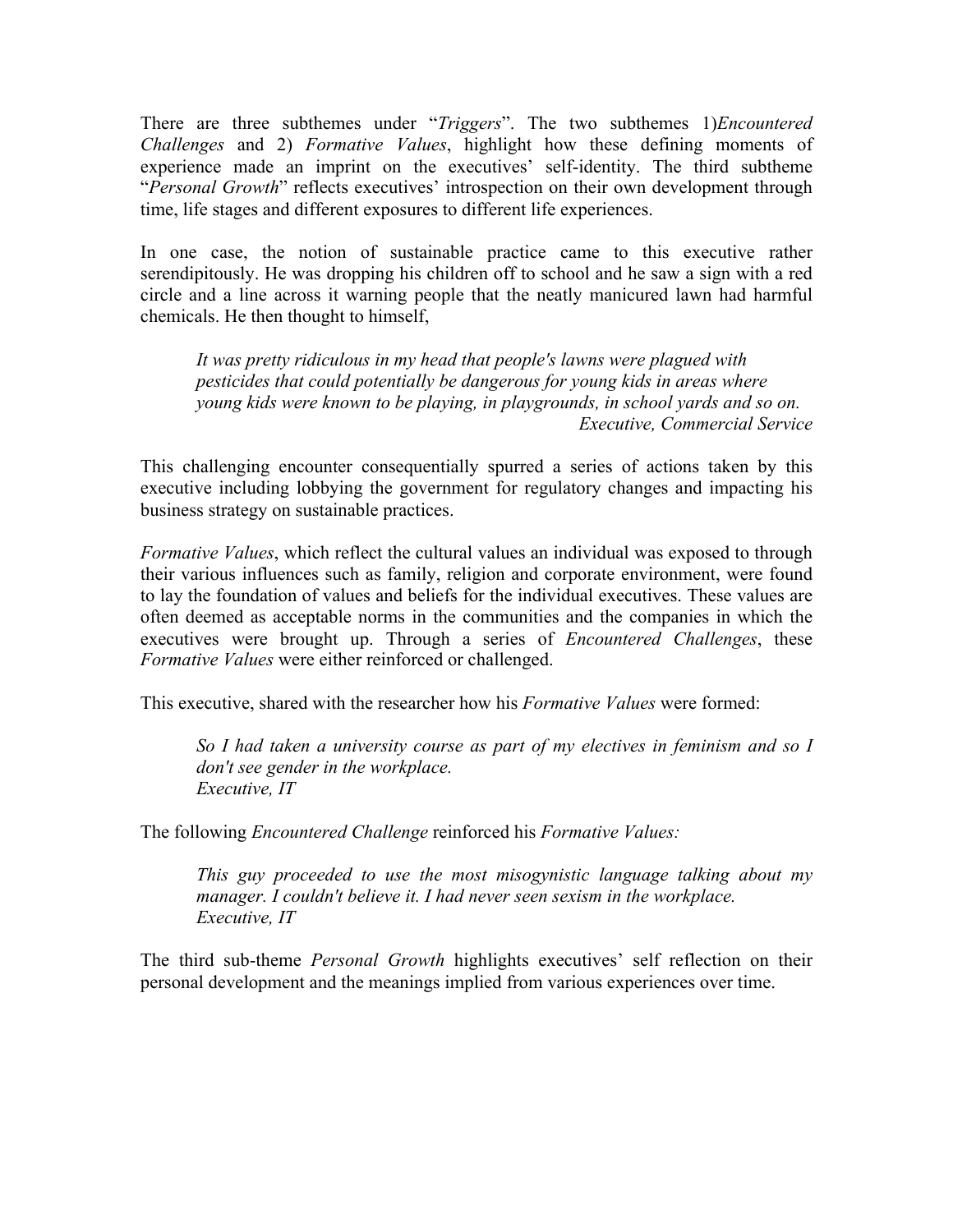This executive reflected on how his thinking has evolved through his professional journey:

*In my previous last employment, was a period during which my own thoughts in this regard shifted pretty considerably… Executive, Consumer Services*

Their past experiences and meanings behind their experiences formulate the executives' respective value priority and strength. Their values continue to evolve as new experiences, new thoughts, new revelations emerge through the passage of time.

# **Beliefs**

"*Beliefs*" reflect the belief system of the executives. Belief system includes their value priority and attitudes (Rokeach, 1968). Executives seldom articulate their values and beliefs directly but rather it is through their stories retold, and their own introspection and reflections on the experiences, that their values and beliefs surface in their narration. Therefore it is the meanings extracted from their own experiences that brought out the executives' values and beliefs.

There are three main subthemes under "*Beliefs"* identified as: 1) *Fulfillment; 2) Personal Values; 3) Perspective*

This executive's definition of *Fulfillment* demonstrates that he knows he is making a difference to fight climate change. He said,

*Earning a lot of money right now isn't important to me…. So success now is about making some difference in what's going on in X. I feel strongly aligned with the purpose of this organization…. that gives me a lot of personal satisfaction, and gets me up here every day. Executive, Consumer Service*

Anchoring their actions on a set of *personal values* is a common theme across many of the interviewees. On the topic of bribery, this executive said with assertion,

*We started doing a whole series of business in Country X. And again the issue of bribery came up. And I said that no, I don't want to become involved with bribery. Executive, Chemical* 

This executive's rationale behind his decisions to pull out was anchored on his belief that his products could bring tremendous customer value and therefore he believed that he did not need to be held hostage by his customers.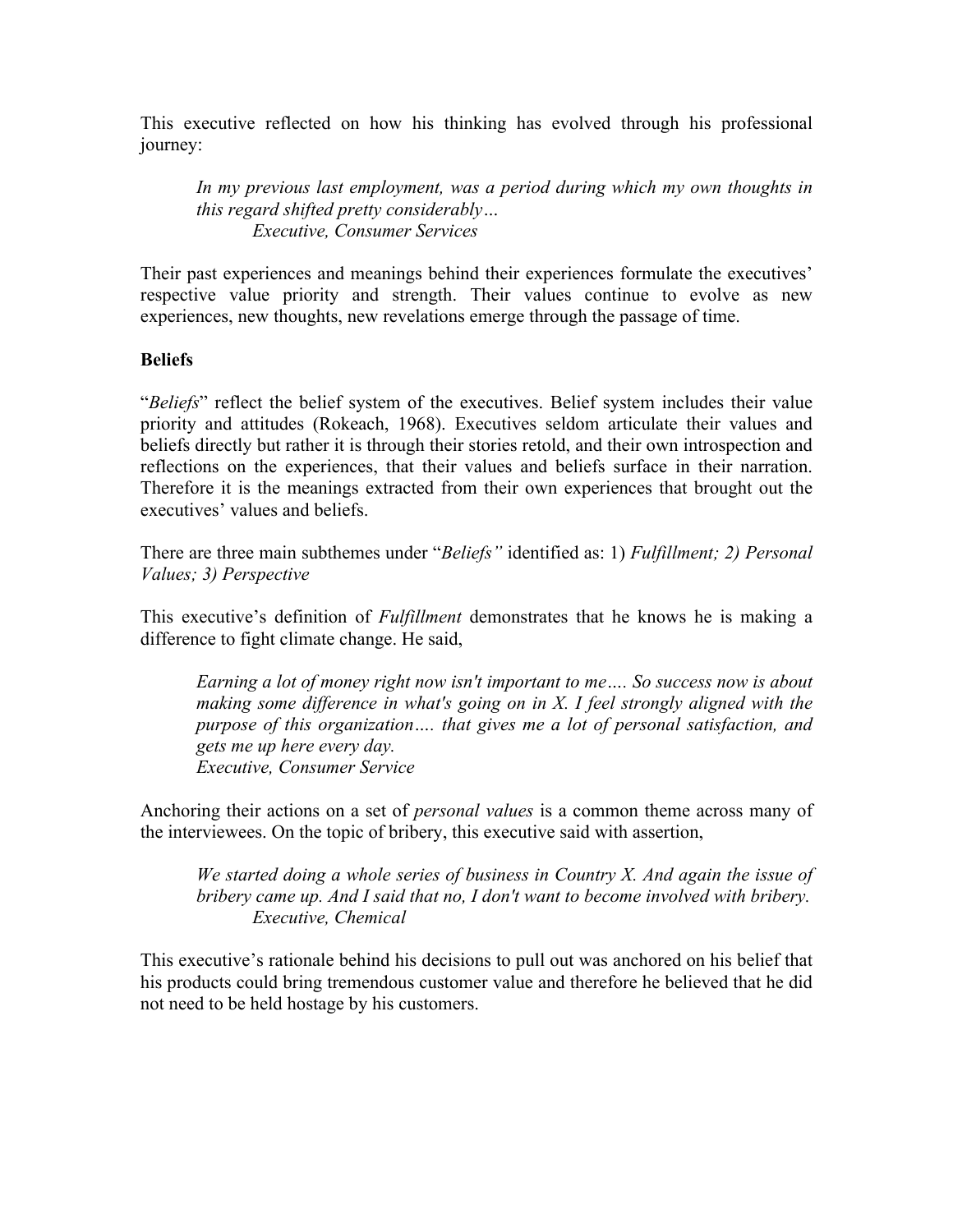Another executive reflected a strong conviction around a particular issue.

*I believe strongly in climate change… influence of man on climate, it's never been a doubt for me…*

*… [A] lot of people agree and they believe it, [but] very few people are really doing anything that makes the difference. Executive, Consumer Service*

These strong *personal values* or convictions become the motivation behind their actions.

The last subtheme highlights executives' *perspectives* on the world. It is the lens through which they view the world. The notion of "short-termism" or "linear thinking" appears amongst many of the interviews as a criticism of executives' myopia with regards to decision-making.

*[I]f you look at any of those right things in a very kind of quarterly profit very short term driven perspective, you might miss doing the right thing. Executive, Private Equity*

Many of the participants commented on the long-term damage companies could wreak upon themselves if they focus on short-term results, negating factors that enable longterm success.

# **Context**

Executives' perception of their context and the meanings derived from their world, when combined with their values and beliefs influence their actions and behaviours.

Values and beliefs, according to Rokeach, are constructed at a general abstract level. Actions and behaviours on the other hand are context and situation specific. Values and beliefs influence how individuals perceive their environment, the information they would collect and possess (Cannella et al., 2008). And so it is through their perception of the context that their values and beliefs influence actions and behaviours.

One of the sub themes emerged is *Locus of control*, which is the perception of individual power to drive change and his or her ability to align his or her own beliefs with actions.

Back to the story where the executive was upset about the pesticide used in lawns, he said,

*We were successful in changing local policy… it was interesting for me to see that there are things happening out there that make absolutely no sense, [and] until someone steps up and actually challenges what is being done is wrong for a number of reasons, it would continue to happen.* 

*Executive, Commercial Service*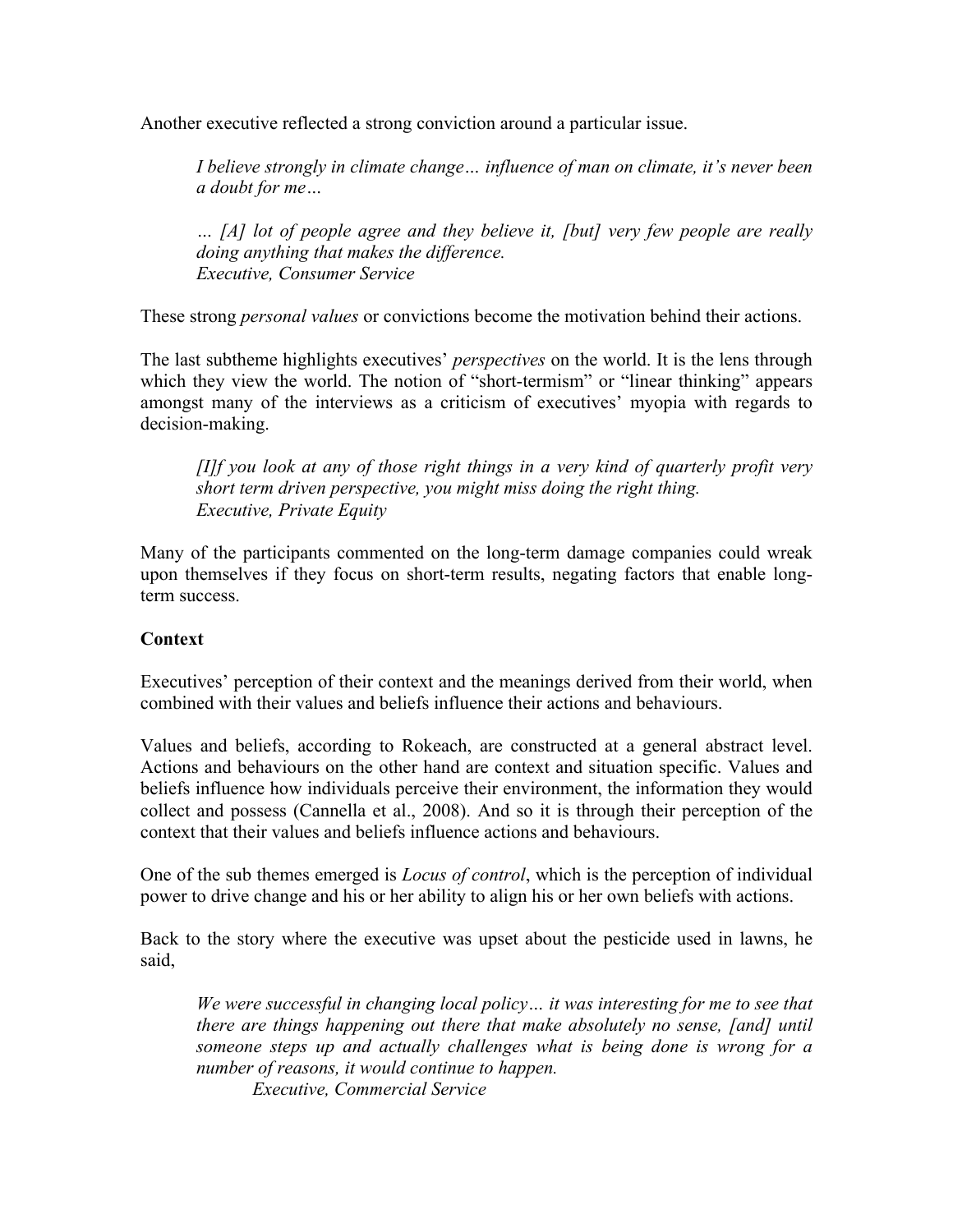He further added that it is,

*[I]n having the realization that you can make a difference, and you can change; or otherwise [nothing] would be changed, had you not got involved and taken a stand.* 

*So that was enlightening for me. Executive, Commercial Service*

This executive's *locus of control* was reaffirmed with his lobbying success. And in turn his positive experience enhanced his sense of power, reinforcing his own values and beliefs.

Another executive believes he has the responsibility to drive change, he said,

*I just think we have personal responsibility to change. And that is not just environmentally or socially, but I think from an innovative [perspective], those who stand still get left behind. I just totally believe that. And I think you know shame on the executive who wants the status quo even at the great risk that comes with [the inevitable environmental] change. Executive, CIO*

Another emerging theme is *CR Attitude*. This sub-theme reflects executives' CR beliefs, and what CR means to them from a normative perspective. Many believe that businesses have obligations towards their stakeholders, the society and the wellbeing of the environment. However, many also believe that business sustainability in terms of financial health is equally important.

This executive explained the balance that businesses need to maintain:

*[T]hey're there to make a profit and to make the right business decisions, but they also have to be very mindful of the approach that they're having on the community in which they live. Executive, Retail*

Another emerging theme is *Worldview*, which reflects executives' perception of their business reality, reflecting the meaning they derived from the world they experience through their own lens, influenced by their values and beliefs. Tone at the top is one of the emerging subthemes.

Many believe that change lies at the top, and the top needs to set the example. The same executive from this Commercial Service Company saw the CEO as the most important position that would influence an organization's CR adoption. He said,

*[I]t's the senior executives in an organization that need to be engaged, and need*  to be motivated to drive this type of activity. You have a CEO that is not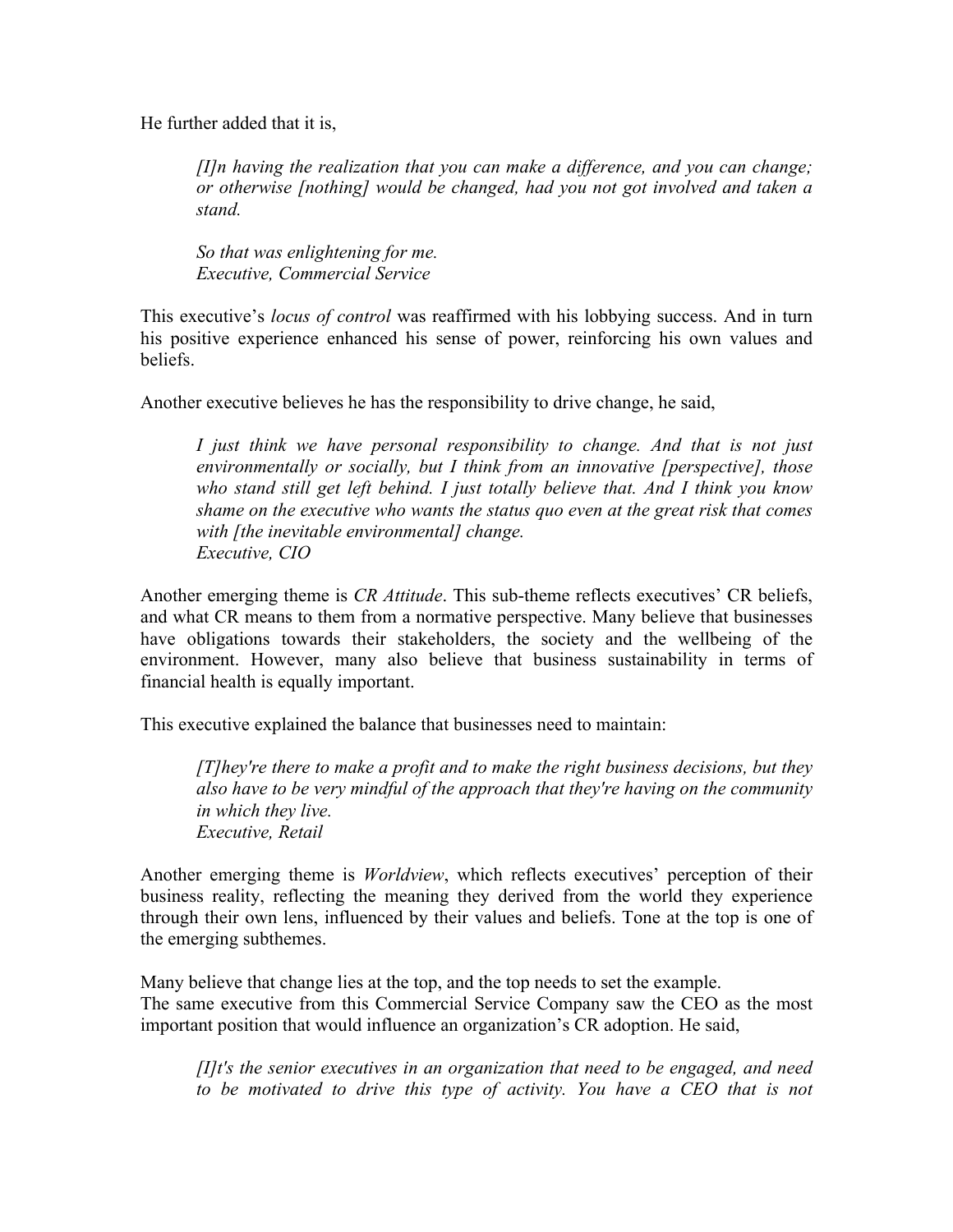*committed; that for some reasons is not an executive that feels passionate about something that is bigger than what the company is trying to do; and I would tell you that individual's done a disservice to his shareholders, a disservice to his team members. Executive, Commercial Service*

Board also plays an important role. This executive who also held board positions, believed the board is even more critical than the CEO. He said

*One of the most important jobs of the board is to pick the right CEO. And if you pick a CEO without putting in what are the values we expect from the CEO, then the board is not doing their job. Executive, Chemical* 

#### **Practice**

The theme "*Practice*" illustrates the decisions, actions and behaviours executives undertake based on their values and beliefs and their understanding of their own reality – their "*Context*".

Tying *Practice* to the importance of *Tone at the Top*, *Setting Culture* is considered by many interviewees as a key part of their actions to enable the adoption of CR and sustainable practices*.* Hence*, Setting Culture* emerged as a sub-theme under *Practice*.

This executive recalled his very first - most effective – alignment exercise he devised was hosting multiple weeklong retreats to build value alignment amongst his teams. With a set of aligned values, he believed they could create a company that reflected a strong set of corporate values as a team. He said,

*I insisted on a very open conversation, a very vulnerable one about who we were as people and what we wanted to accomplish as a business. Executive, Private Equity*

With a set of aligned values, Private Equity Executive sought to set the right example through hiring and firing practices. He added,

*[W]e started at the top and making it a priority and making it a touch stone the way that we operated. But then frankly we made it happen throughout the whole organization. Not just by declaring this is the way of the world, [but] acted on it by hiring and firing. Executive, Private Equity*

In terms of *Driving Change*, another emergent sub-theme under *Practice* that the Chemical Company executive shared with the researcher was his story of innovating and changing the way chemicals were transported in Canada to create a fail-safe way of transport. He explained that the old tank cars that were used to transport chemicals on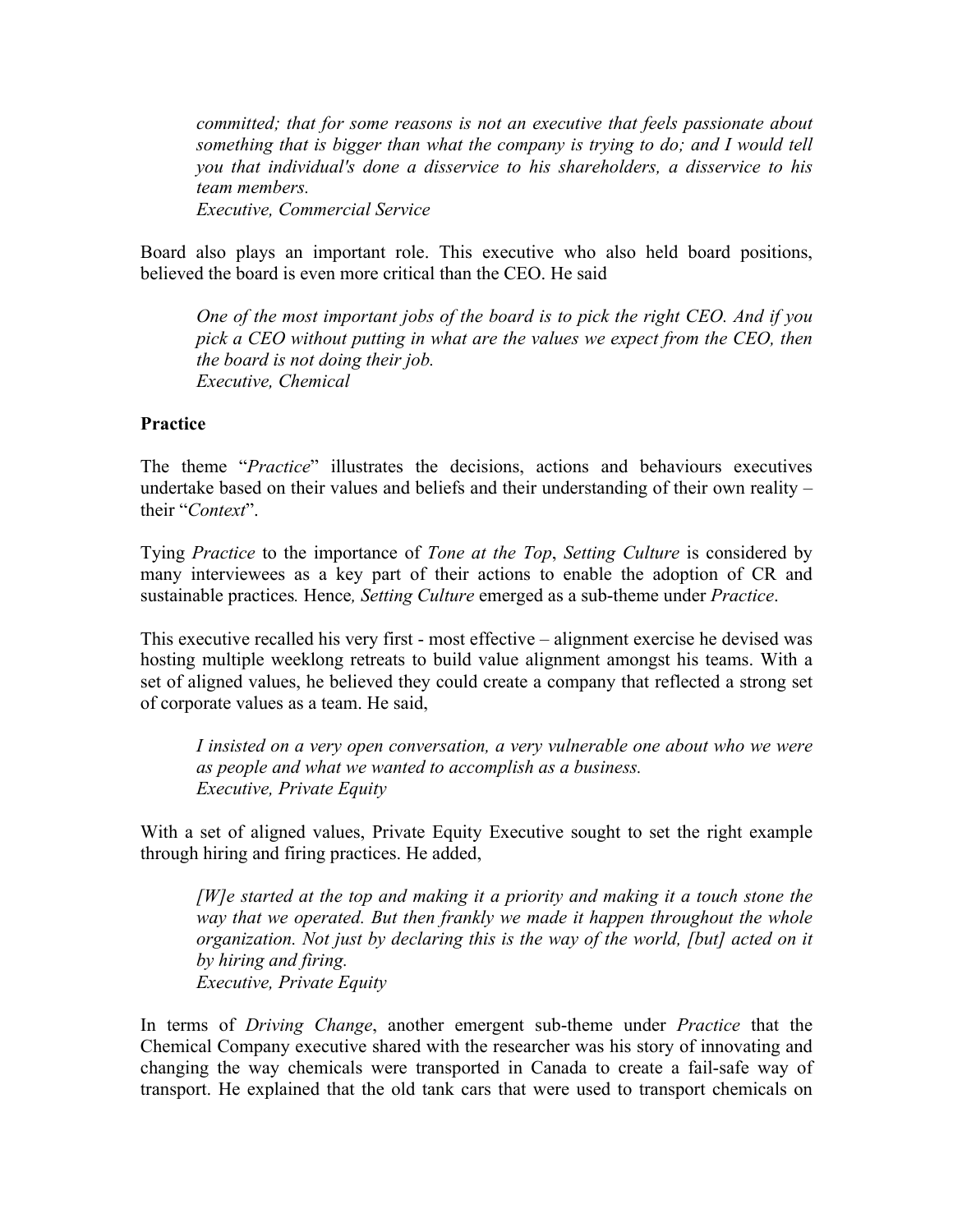rail, when there was a rail accident, the tankers could get punctured and the spill could be very dangerous to the people living in the communities where the accident happened, and could cause significant damage to the environment. Under his leadership the company redesigned the safety valve of those tank cars so that in the event of any derailment accident, the spill could be safely contained.

He said with great pride,

*So since 1981 to today, despite of [the many] unit trains crisscrossing the continent all the time. You've not heard of [a major] sulphuric acid spill. Executive, Chemical* 

The Commercial Service executive demonstrated CR adoption actions when he lobbied to change government policies and led the way in transforming his business practices. His company was the first to ban the use of toxic chemicals in cosmetic lawn care. He successfully lobbied the municipal government to ban all toxic pesticides for use in areas where children would be seen playing. These were transformational changes that altered government and business practices.

When asked if he was faced with resistance or challenges, he said some clients did resist, but very quickly, he and his team managed to influence change upon their clients. He said,

*We met with senior executives of our client organizations to try to explain how the alignment of the brand and image around environmental stewardship was being eroded … and basically you know they got it pretty quick that you know, being a leader means you do things that are different than everyone else. Executive, Commercial Services*

This Executive worked tirelessly to convince others to adopt the change – that is the right thing to do – the principle and the mission of his company:

*So we had to work hard to try and get the client to embrace the concept of relaxing their economic business case performance in exchange for some benefits around the brand and image. Executive, Commercial Services*

*Care for Employees* is another subtheme that emerged under *Practice.* It reflects executives' personal behaviours towards their employees.

This executive said,

*I believe in helping people be successful. That's kind of job one for me…. if they're successful, I enjoy their success too.*

*Executive, Transport*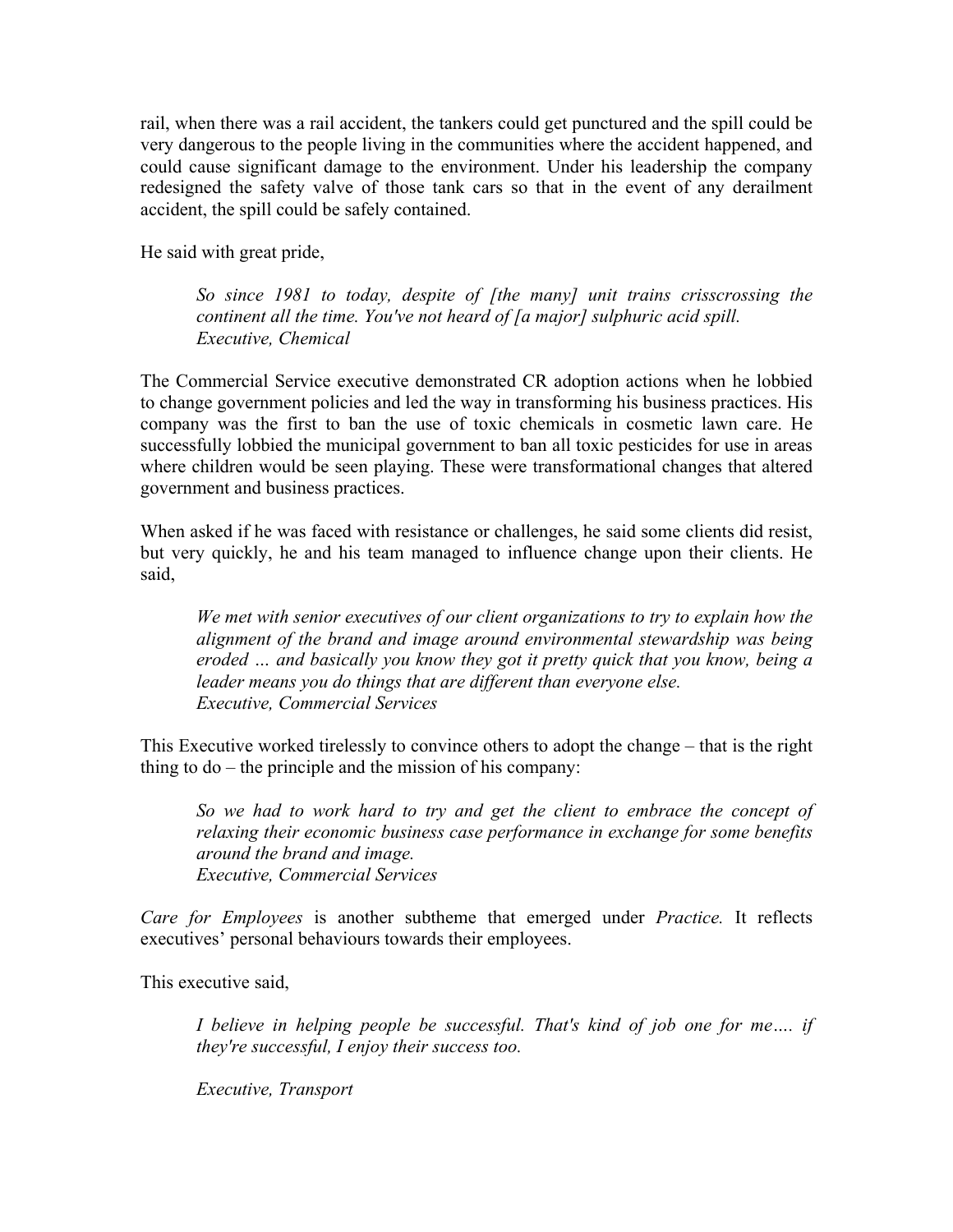Many also articulated that *caring for others* gave them fulfillment and was part of what success meant to them.

### **Discussions**

Values and beliefs provide motivations for individuals' actions (Schwartz, 1987) The strengths of these values and beliefs are reinforced by the valence of the outcomes from their actions (Posner and Schmidt, 1984; Elizur and Sagie, 1999).

Some of the actions and decisions discussed under the three emergent CR adoption themes *(Care of Employees*, *Set Culture* and *Drive Change)* reflect executive's individual personal behaviours more than organizational initiatives or decisions. These actions do not necessarily reflect firm objectives, or strategic plans, but rather a set of personal actions that these executives explicitly wanted to undertake as a result of their values and beliefs. This finding reveals that the influence of personal values is significant at a personal level in terms of actions and behaviours. Strategies are by and large calculated. However, in terms of business situation dilemmas, organizational culture, and social and environmental issues, values play a significant role as reflected by the executive's narratives, in how they treat employees and how they set the culture. Further, they can also influence the nuances of strategy depending on the executives' perception of their locus of control.

It is found that *Triggers* from past experiences create certain beliefs and affect the strengths of those beliefs and values. These values and beliefs in turn influence their perception of their context. It is therefore the combination of the strengths of these values and beliefs, as well as context, which influences executives' actions regarding CR adoption.

Amongst the stories shared by some of the executives, several reflected life changing traumatic events. These life-altering events appear to have had an impact on the executives' value awareness and the strength of their values. These *Triggers* act like an amplifier on the *Formative Values* these executives were brought up within, taught during their lives, or otherwise influenced by. Values and beliefs, whether they were raised under some unfortunate circumstances or through positive reinforcement, in a few of the examples discussed have revealed an important role they play in influencing the types of actions executives chose to undertake. The strengths of their values and beliefs matter when it comes to motivating the individuals into actions.

The Commercial Service Executive reflected on his various experiences and the importance of personal experiences in shaping who he is now as a leader. He remarked,

*[T]he experiences of a senior executive establish the direction of the organization, or candidly, the individual's perspective on life. I shared with you these examples [the stories he told of his past], because they have a dramatic effect on the areas that I have been focused on and the investment of time and resources that I personally made.*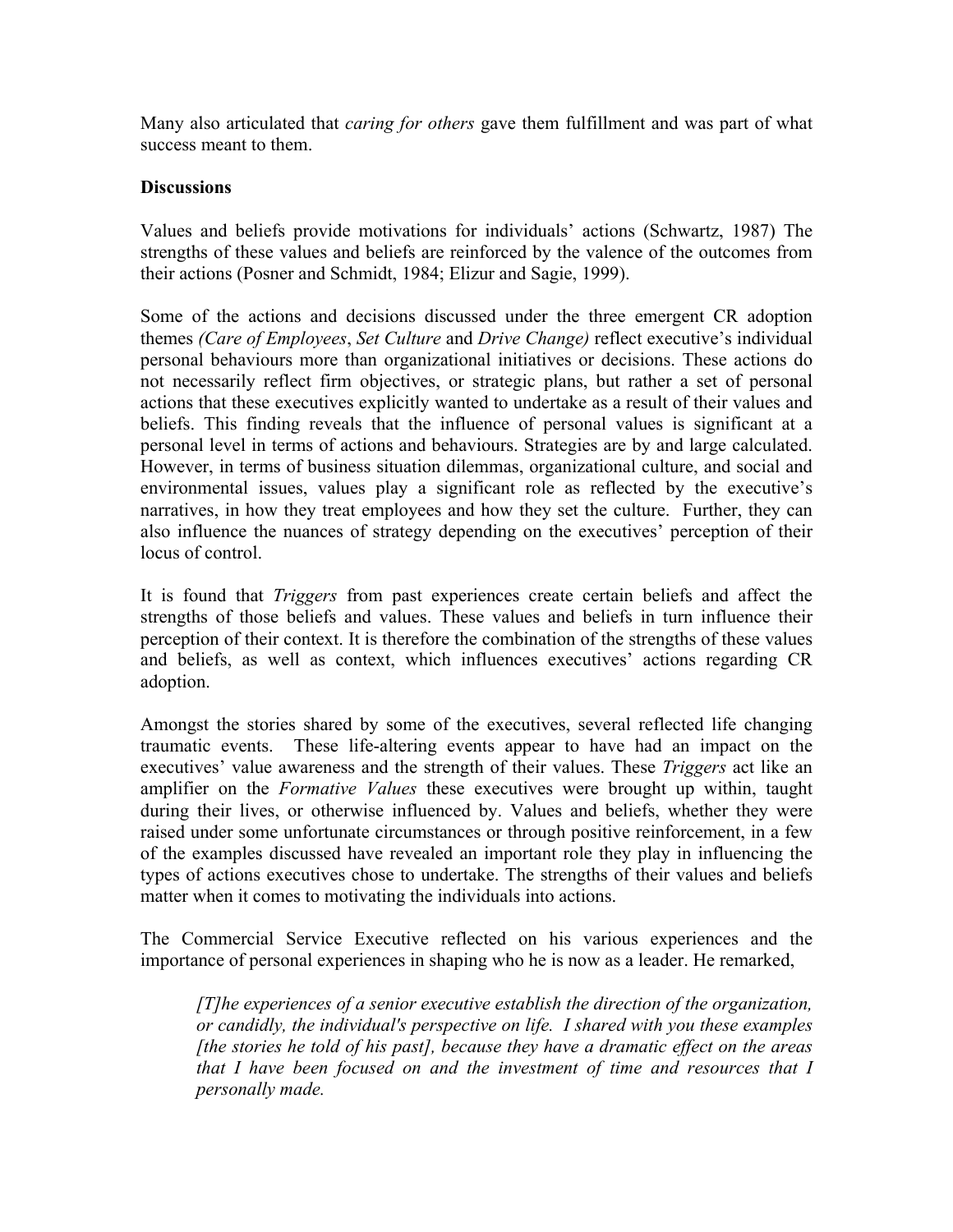### **Conclusions**

The contribution from this research paper towards theory is to deepen our understanding of the role values play in influencing executives' actions with regards to CR adoption. There remains a lack of understanding around how leaders' values influence corporate responsibility adoption. Many studies adopt a positivist approach to understanding specific relationships between values, CR and sustainability performance outcomes (e.g.(Agle et al., 1999; Ramasamy et al., 2010; Chin et al., 2013)). But little is known in terms of how values translate into actions ((Meglino and Ravlin, 1998; Eyal et al., 2009; Groves and LaRocca, 2011).

The contribution this research paper seeks to make in management practice is to highlight the need to focus on strategic leadership and how it influences organizational strategies, in particular focused on CR adoption. To enable organizations to strive towards sustainable and responsible practices, how values influence executives' fields of vision and their interpretation of information, which then influence their behaviours and their enterprise decisions, needs to be understood by management practices. "Values" within strategic leadership theory is underexplored in management research, in business education, in leadership development, and in executive selection (Groves and LaRocca, 2011).

In conclusion, if we would like to make bigger strides toward more ambitious and more transformational goals we need to look at: 1) executive recruitment: who do we hire, and how do we select these executives becomes important. Their values matter – the strength of their values matter as influenced by their experiences; 2) leadership development and business education for the next generation of leaders, including board members, on how we raise the importance of individuals' value principles and convictions, so that personal motivation becomes the force needed to drive positive change and CR adoption.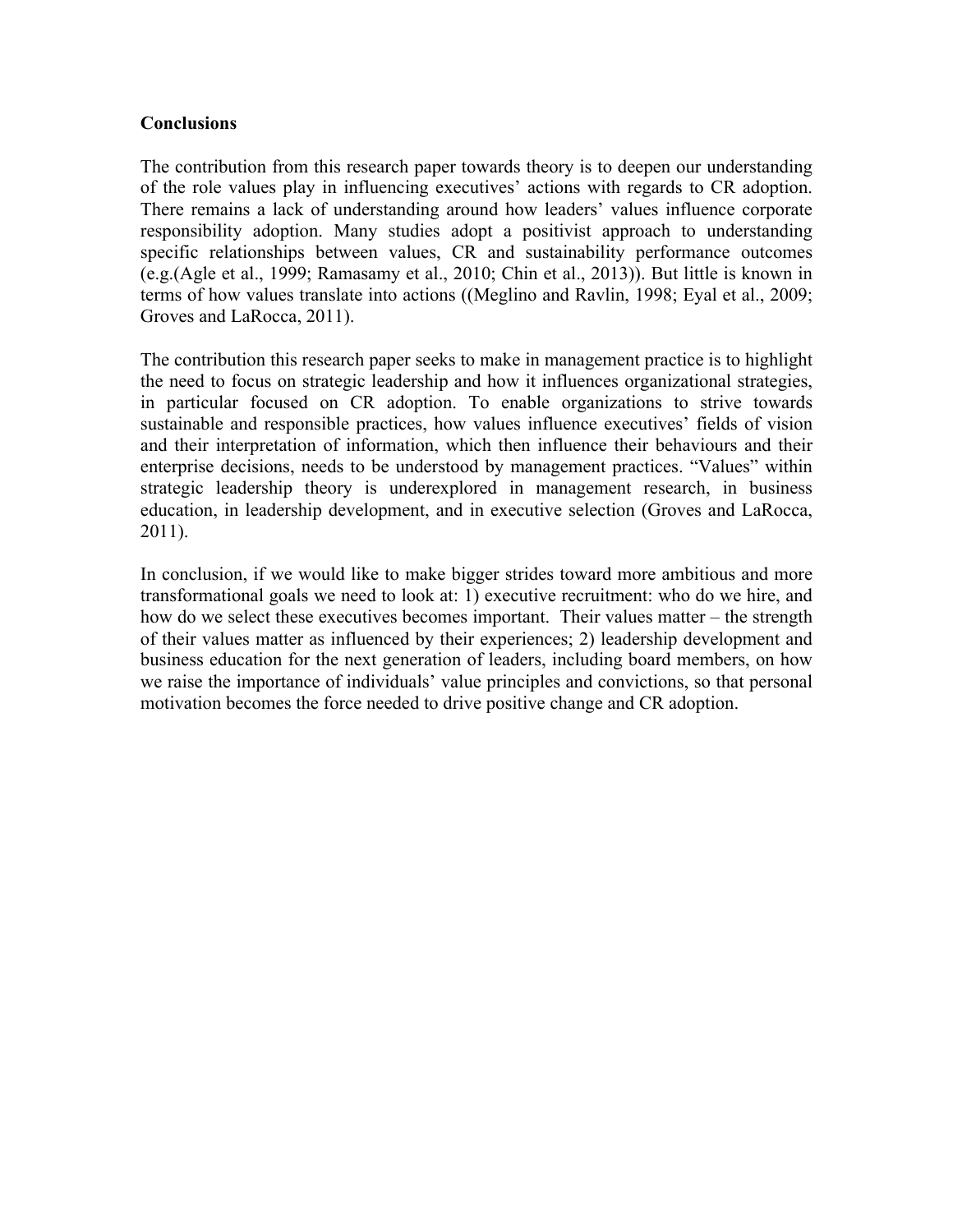#### **References**

AGLE, B R, MITCHELL, R K and SONNENFELD, J A (1999) 'Who Matters to CEOs? An Investigation of Stakeholder Attributes and Salience, Corporate Performance, and CEO Values'. *The Academy of Management Journal*, 42 (5): 507-525.

CANNELLA, B, FINKELSTEIN, S and HAMBRICK, D C (2008) *Strategic Leadership: Theory and Research on Executives, Top Management Teams, and Boards*.

CHIN, M K, HAMBRICK, D C and TREVIÑO, L K (2013) 'Political Ideologies of CEOs: The Influence of Executives' Values on Corporate Social Responsibility'. *Administrative Science Quarterly*, 58 (2): 197-232.

CRANE, A (2000) 'Corporate Greening as Amoralization'. *Organization Studies (Walter de Gruyter GmbH & Co. KG.)*, 21 (4): 673.

DUARTE, F (2010) 'Working with Corporate Social Responsibility in Brazilian Companies: The Role of Managers' Values in the Maintenance of CSR Cultures'. *Journal of Business Ethics*, 96 (3): 355-368.

ELIZUR, D and SAGIE, A (1999) 'Facets of Personal Values: A Structural Analysis of Life and Work Values'. *Applied Psychology: An International Review*, 48 (1): 73-87.

ENGLAND, G W (1967) 'Personal Value Systems of American Managers\*'. *Academy of Management Journal*, 10 (1): 53-68.

EYAL, T, SAGRISTANO, M, TROPE, Y, LIBERMAN, N and CHAIKEN, S (2009) 'When values matter: Expressing values in behavioral intentions for the near vs. distant future'. *Journal of Experimental Social Psychology*.

GIDDENS, A (1984) *The Constitution of Theory*. Polity Press.

GINI, A (1997) 'Moral Leadership: An Overview'. *Journal of Business Ethics*, 16 (3): 323-330.

GROVES, K S and LAROCCA, M A (2011) 'Responsible leadership outcomes via stakeholder CSR values: Testing a values-centered model of transformational leadership'. *Journal of Business Ethics*, 98 (Suppl 1): 37-55.

HEMINGWAY, C A (2005) 'Personal Values as A Catalyst for Corporate Social Entrepreneurship'. *Journal of Business Ethics*, 60 (3): 233-249.

HEMINGWAY, C A and MACLAGAN, P W (2004) 'Managers' Personal Values as Drivers of Corporate Social Responsibility'. *Journal of Business Ethics*, 50 (1): 33-44.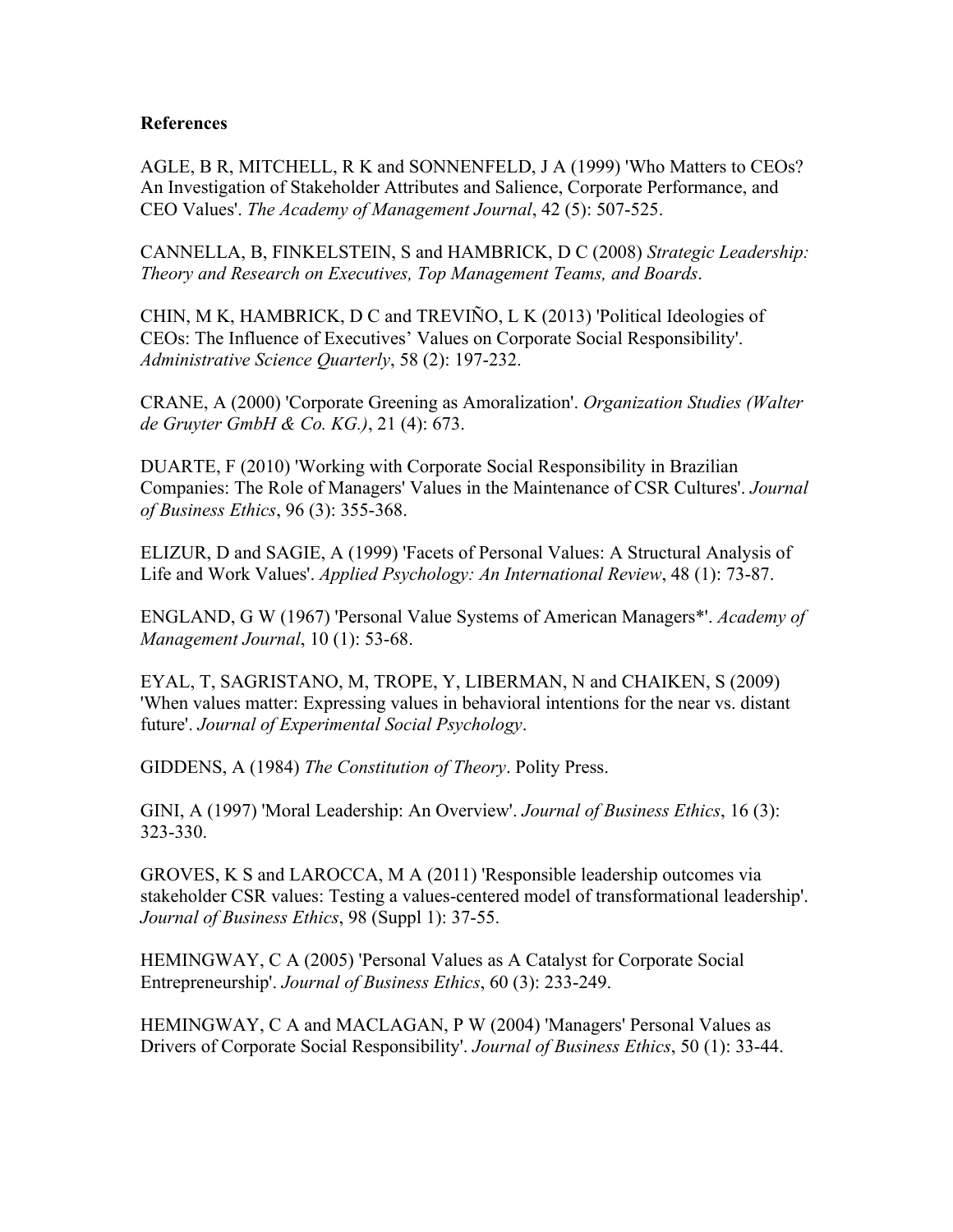KLETTNER, A, CLARKE, T and BOERSMA, M (2014) 'The Governance of Corporate Sustainability: Empirical Insights into the Development, Leadership and Implementation of Responsible Business Strategy'. *Journal of Business Ethics*, 122 (1): 145-165.

LINCOLN, Y S and GUBA, E G (1985) *Naturalistic Inquiry*. Sage Publications.

MARGOLIS, J D and WALSH, J P (2001) *People and profits? The search fo a link between a company's social and financial performance*.

MARGOLIS, J D and WALSH, J P (2003) 'Misery Loves Companies: Rethinking Social Initiatives by Business'. *Administrative Science Quarterly*, 48 (2): 268-305.

MCWILLIAMS, A and SIEGEL, D (2001) 'CORPORATE SOCIAL RESPONSIBILITY: A THEORY OF THE FIRM PERSPECTIVE'. *Academy of Management Review*, 26 (1): 117-127.

MEGLINO, B M and RAVLIN, E C (1998) 'Individual Values in Organizations: Concepts, Controversies, and Research'. *Journal of Management*, 24 (3): 351-389.

NADKARNI, S and NARAYANAN, V K (2007) 'Strategic schemas, strategic flexibility, and firm performance: the moderating role of industry clockspeed'. *Strategic Management Journal*, 28 (3): 243-270.

PHIPPS, K A (2012) 'Spirituality and Strategic Leadership: The Influence of Spiritual Beliefs on Strategic Decision Making'. *Journal of Business Ethics*, 106 (2): 177-189.

POSNER, B Z and SCHMIDT, W H (1984) 'Values and the American Manager: An Update'. *California Management Review*, 26 (3): 202-216.

RAMASAMY, B, YEUNG, M and AU, A (2010) 'Consumer Support for Corporate Social Responsibility (CSR): The Role of Religion and Values'. *Journal of Business Ethics*, 91: 61-72.

ROKEACH, M (1968) *Beliefs, Attitudes and Values. A Theor of Organization Change* (First edn.). 5/5/2015: Jossey-Bass Inc.

ROKEACH, M (1973) *The Nature of Human Values*. The Free Press, Collier Macmillan.

SCHWARTZ, S (1987) 'Toward a Universal Psychological Structure of Human Values'. *Journal of Personality and Social Psychology*.

SCHWARTZ, S (2012) *An Overview of the Schwartz Theory of Basic Values*. Article 11. 4/5/2015, Online readings on Psychology and Culture.

STRAND, R (2011) 'Exploring the Role of Leadership in Corporate Social Responsibility: A Review'. *Journal of Leadership, Accountability & Ethics*, 8 (4): 84-96.